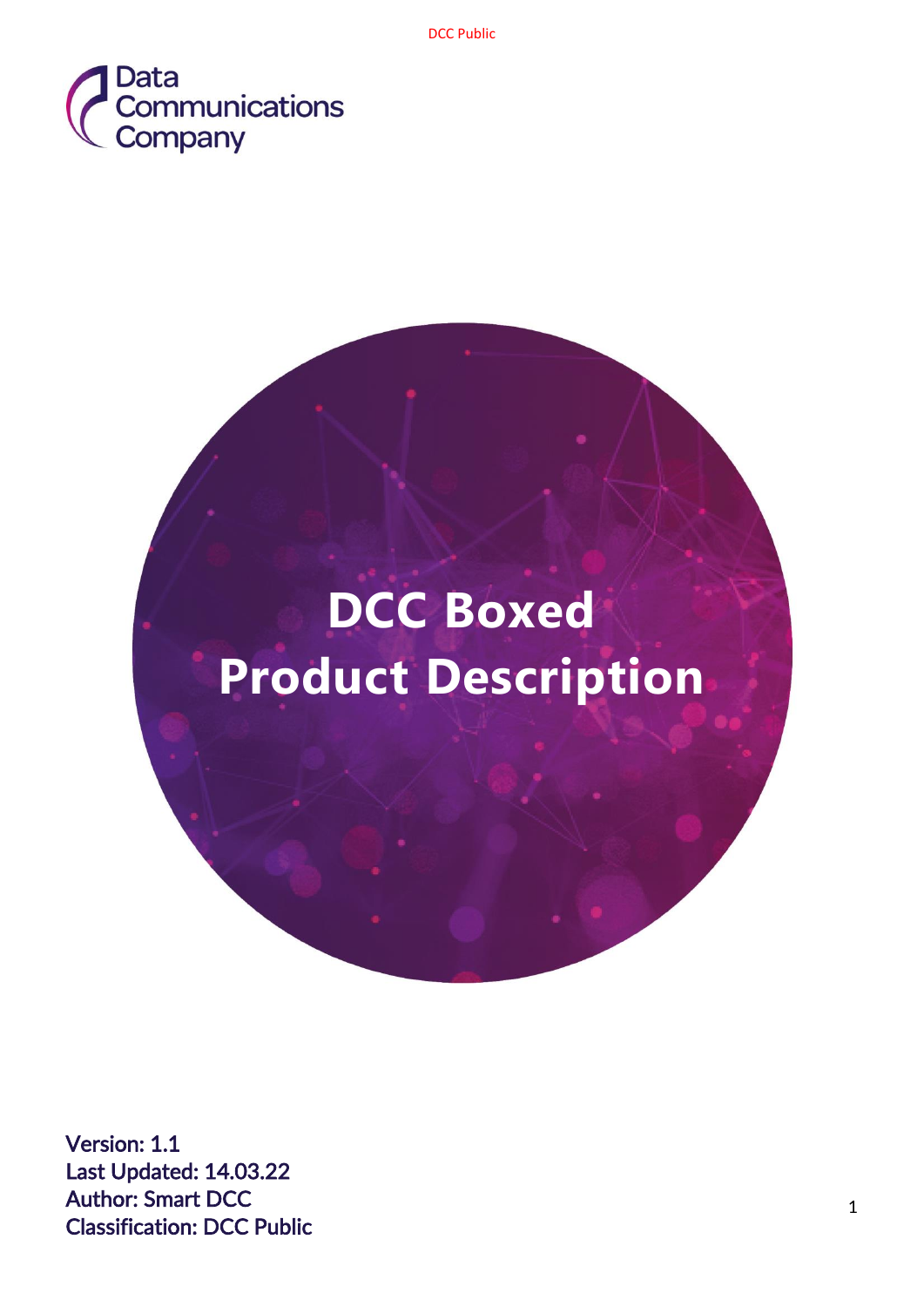# **Table of Contents**

<span id="page-1-0"></span>

| 2. |  |  |
|----|--|--|
|    |  |  |
|    |  |  |
|    |  |  |
| 3. |  |  |
|    |  |  |
|    |  |  |
|    |  |  |
|    |  |  |
|    |  |  |
|    |  |  |
|    |  |  |
|    |  |  |
|    |  |  |
|    |  |  |
|    |  |  |
|    |  |  |
|    |  |  |
|    |  |  |
|    |  |  |
|    |  |  |
|    |  |  |
|    |  |  |
|    |  |  |
|    |  |  |
|    |  |  |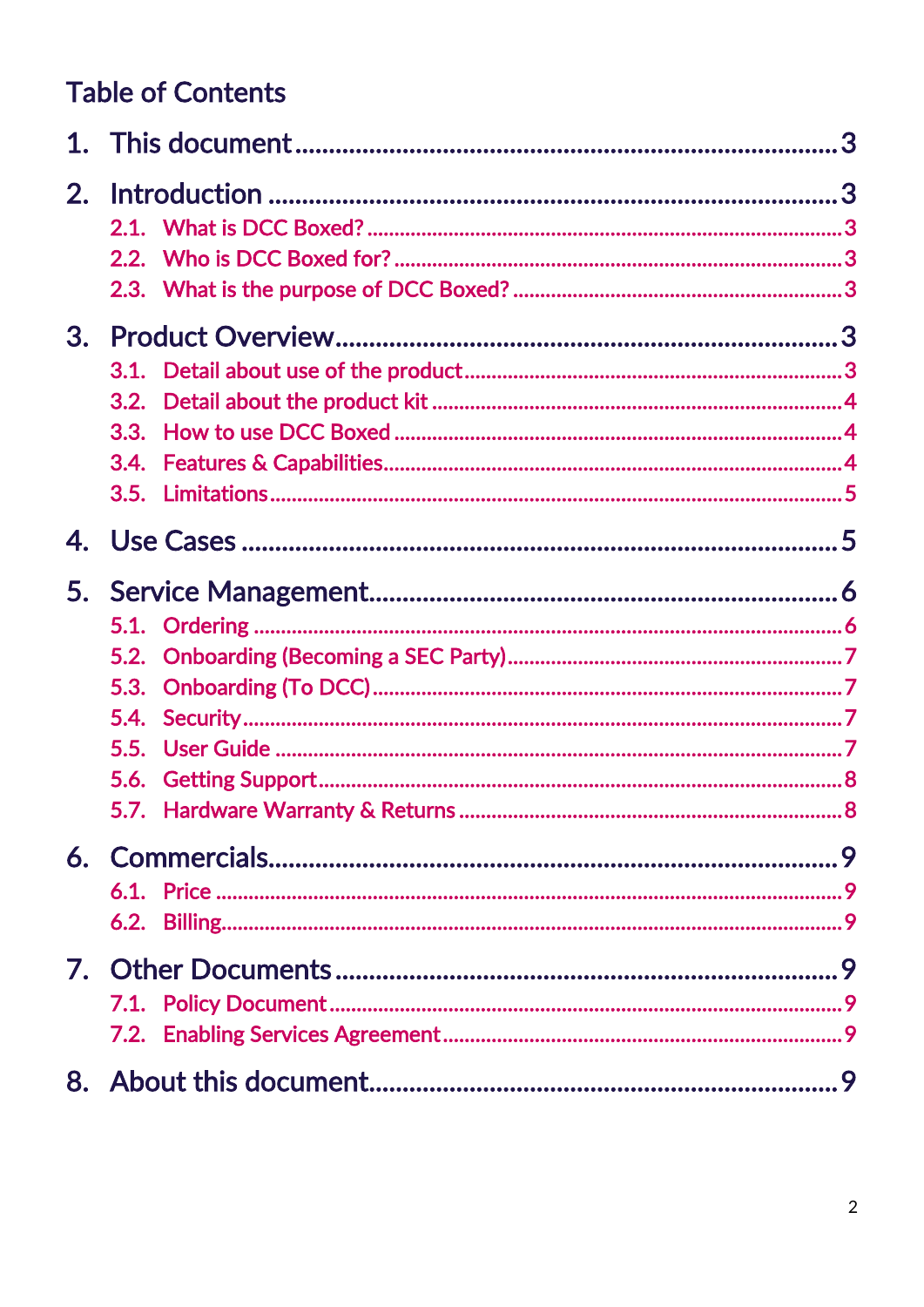# 1. This document

This document sets out some standard information about DCC Boxed. This is not a legally binding document but may be referenced as part of the other product terms and conditions.

Any capitalised term in italics is a defined term, and has its meaning outlined in the latest version of the Smart Energy Code (SEC).

# <span id="page-2-0"></span>2. Introduction

## 2.1. What is DCC Boxed?

<span id="page-2-1"></span>DCC Boxed is the DCC infrastructure, in the palm of your hand.

DCC Boxed emulates the DCC, smart metering network in a selfcontained environment, without impacting or connecting to the live environment. DCC Boxed is a product that you can take home with you to conduct multiple scenario analysis to meet a number of different user needs.



It is a standalone kit comprising both software and hardware components.

# 2.2. Who is DCC Boxed for?

<span id="page-2-2"></span>DCC Boxed is available to purchase by any SEC Party or testing participant, as per the regulatory delivery of this product by DCC and our stakeholders.

You can find out more information on what a SEC Party is and how to become a SEC Party on the SECAS website at smartenergycodecomapny.co.uk/becoming-a-sec-party.

If becoming a SEC Party is not an option for your organisation, you may be able to access DCC Boxed as a testing participant. To find out more information on what a testing participant is and if this applicable for you, please contact the DCC Service Centre.

# 2.3. What is the purpose of DCC Boxed?

<span id="page-2-3"></span>DCC Boxed was built by the DCC to improve the way we develop, test, and understand the solutions to various problems. Through development of this product, we realised it would also be used for the same purpose by our stakeholders and customer base. The purpose is therefore to allow all DCC Stakeholders to benefit from this product, in the same way we do internally at DCC, generating benefits.

# <span id="page-2-4"></span>3. Product Overview

### 3.1. Detail about use of the product

<span id="page-2-5"></span>DCC Boxed is a product that emulates the DCC infrastructure, in a non-regulated environment, so that users can understand how things interact across the network. DCC Boxed can therefore test a multitude of scenarios in a risk-free, standalone, creative environment. It does not touch or interact with the live network or DCC's core operations in anyway.



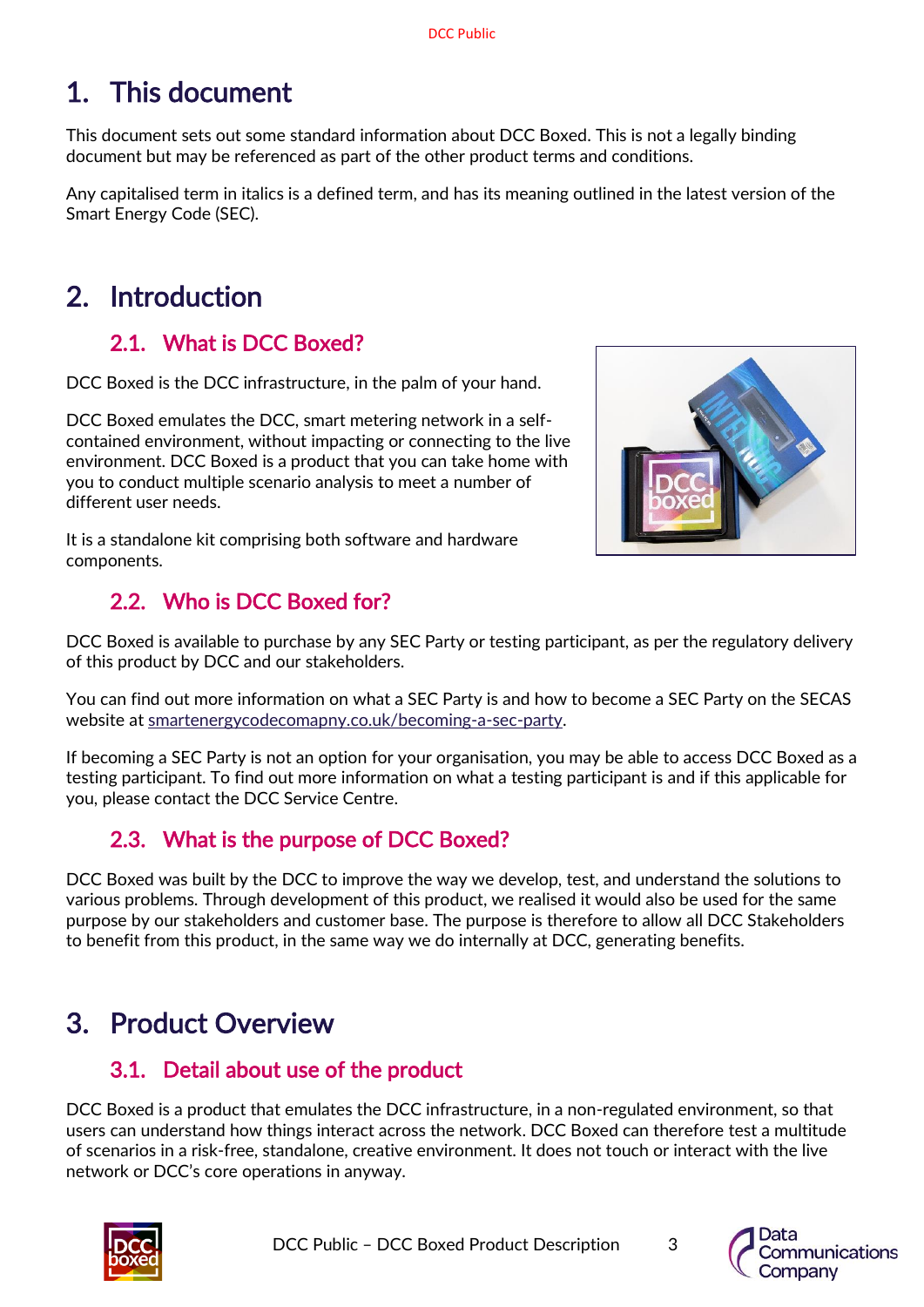# 3.2. Detail about the product kit

#### <span id="page-3-0"></span>DCC Boxed is fundamentally comprised of the following pieces of equipment:

#### Included as standard:

- $\checkmark$  A Mini-PC or NUC: This is the core part of DCC Boxed and will host and run the application.
- $\checkmark$  A USB Hub: This enables you to connect other devices to the Mini PC, in order to interact.
- ✓ Connecting Cables: Power cables for the NUC and USB hub.
- ✓ Zigbee Traffic Sniffers: These allow you to understand the messages you are simulating through use of DCC Boxed.

#### Optional Extras:

- $\checkmark$  Zigbee-enable Microcontrollers or Emulators: These enable emulation of the type of devices typically connected to the smart meter ecosystem. It includes: ESME's, GSME's, CAD's/ IHD's, PPMID's, SAPC's, HCALCs and HHT's
- ✓ GFI Comms Hubs: This allows you to replicate a Comms Hub in the Boxed environment
- ✓ Wired Instrumented Test Communications Hub (WITCH): to establish a Home Area Network using a 'real' communications hub

Whilst not all the equipment is required to use DCC Boxed, we recommend it as standard kit. A standard kit is comprised of the Mini PC (which is essential), the USB Hub and a single Zigbee sniffer, (we also recommend additional emulators to interact with, which can be purchased separately).

### 3.3. How to use DCC Boxed

<span id="page-3-1"></span>DCC Boxed comes with its own user guide. This user guide is built into the online interface and appears as a separate web browser tab. This guide talks you through some suggest first steps, as well as each component part of the product.

DCC Boxed also comes with an unboxing guide, which will talk you through set up of the product. This includes what you receive, in what order to plug in and when to power on, as well as navigation to the graphical user interface and the online user guide itself.

Once DCC Boxed is working, you can use the product in the way that suits you, provided that it doesn't contradict anything in our Policy Document or Enabling Services Agreement for DCC Boxed.



An internet connection is required to download new the latest updates for the product, its inbuilt user help guide and Graphical User Interface.

### 3.4. Features & Capabilities

<span id="page-3-2"></span>DCC Boxed has the following key features and capabilities:

- ✓ DUIS Interface Submit service requests, translate DUIS requests to GBCS commands
- $\checkmark$  SMKI interface Generate new certificates and validate organisation and device certificates
- ✓ Dashboard Web Graphical User Interface (GUI): Main page, SMKI, DCC Gateway, Devices information



DCC Public – DCC Boxed Product Description 4



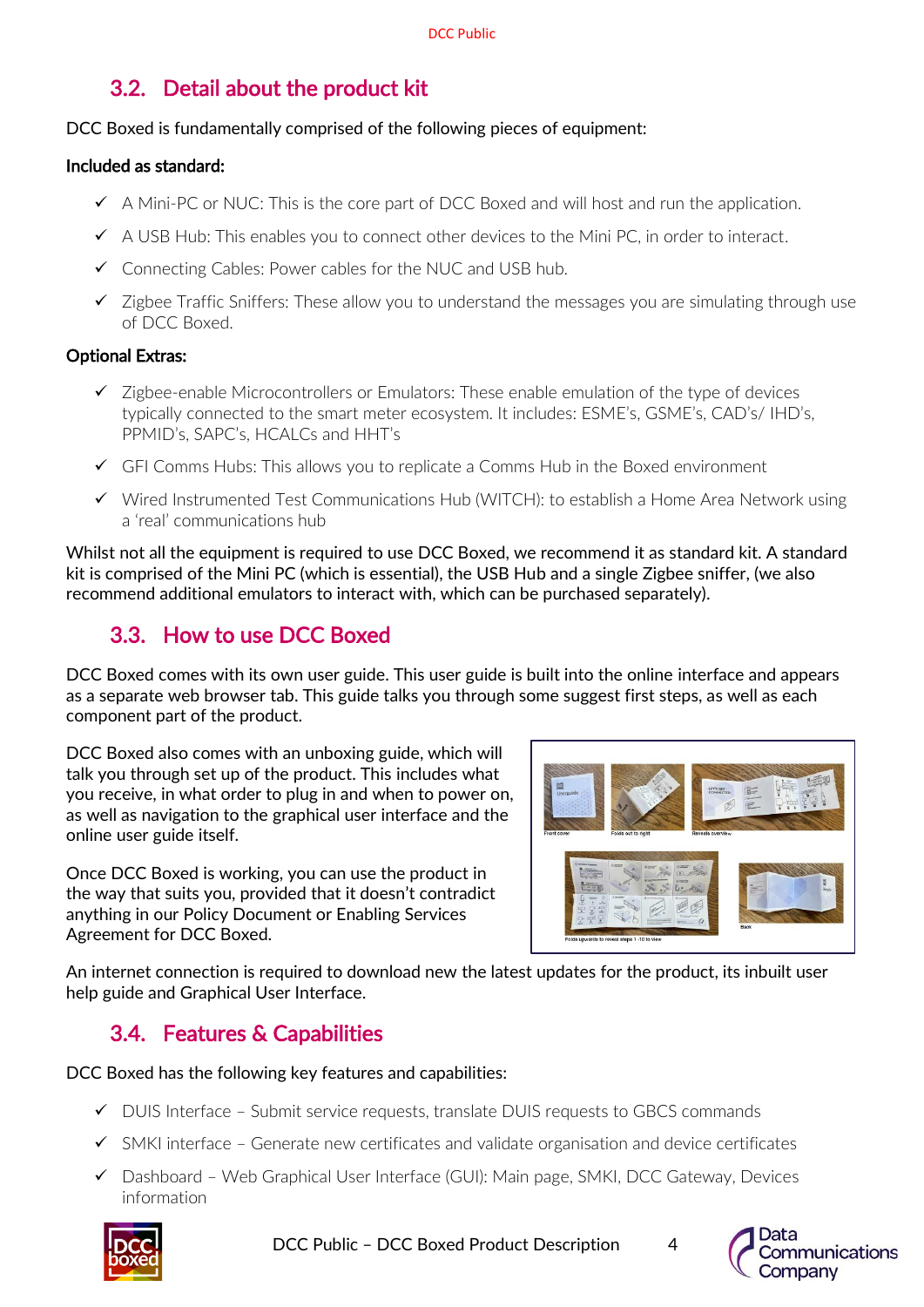#### DCC Public

- $\checkmark$  Emulated HAN CH will be developed to replicate HAN allowing message interchange
- ✓ Emulators on a stick: ESME, GSME, HHT, IHD, CAD, HCALCS, SAPC, PPMID, CH Driver.
- $\checkmark$  Zigbee Sniffers on a stick Capture ZigBee traffic for debug and study purpose
- $\checkmark$  GBCS Sniffers Allow visualisation of GBCS payload
- ✓ DUIS sniffers Allow GBCE payload to be decoded
- $\checkmark$  E2E Kit Orchestrator Configure the emulated/ physical devices to set up, phantom load control
- <span id="page-4-0"></span> $\checkmark$  User Guide – Help content on how to use the tool

### 3.5. Limitations

#### DCC Boxed has the following key limitations:

- a. DCC Boxed does not emulate any activities performed within the Smart Metering Systems Communications Service Provider's (CSP) or Data Service Provider's (DSP) production systems. It only follows the specifications for inputs to and outputs from these systems.
- b. The amount of diagnostic information and performance that can be obtained from DCC Boxed exceeds that which can be obtained from "real" devices. For example, latency is shorter in DCC Boxed. Participants should be aware that DCC Boxed is not wholly representative of "real world" testing outcomes.
- c. The DCC Boxed graphical DUIS Interface contains a limited quantity of pre-defined service requests variants.

# <span id="page-4-1"></span>4. Use Cases

DCC has pulled together, what we believe would be some suitable uses for this product. However, as this is a flexible tool, we don't believe we have all the answers, these therefore only provide a flavour for you:

- 1. DCC Boxed can enable testing of new versions of GBCS and DUIS for every DCC Boxed customer
	- o So that DCC Boxed customers are informed about the changes, can get some time interacting with them and understand impact on their systems / processes – it also offers the possibility of early bug identification.
- 2. DCC Boxed can enable development and testing of DCC adapters
	- o So that Adaptor providers can create changes to support upcoming releases before go live, prototype new functionality and generally be more informed.
- 3. DCC Boxed can facilitate training for suppliers and device manufacturers
	- o So that supply chains and partnering firms can use representative systems in the production of their products and services e.g. training can be performed against a system that is representative of DCC rather than an approximation.



4. DCC Boxed can facilitate field force training such as for meter installers



DCC Public - DCC Boxed Product Description 5

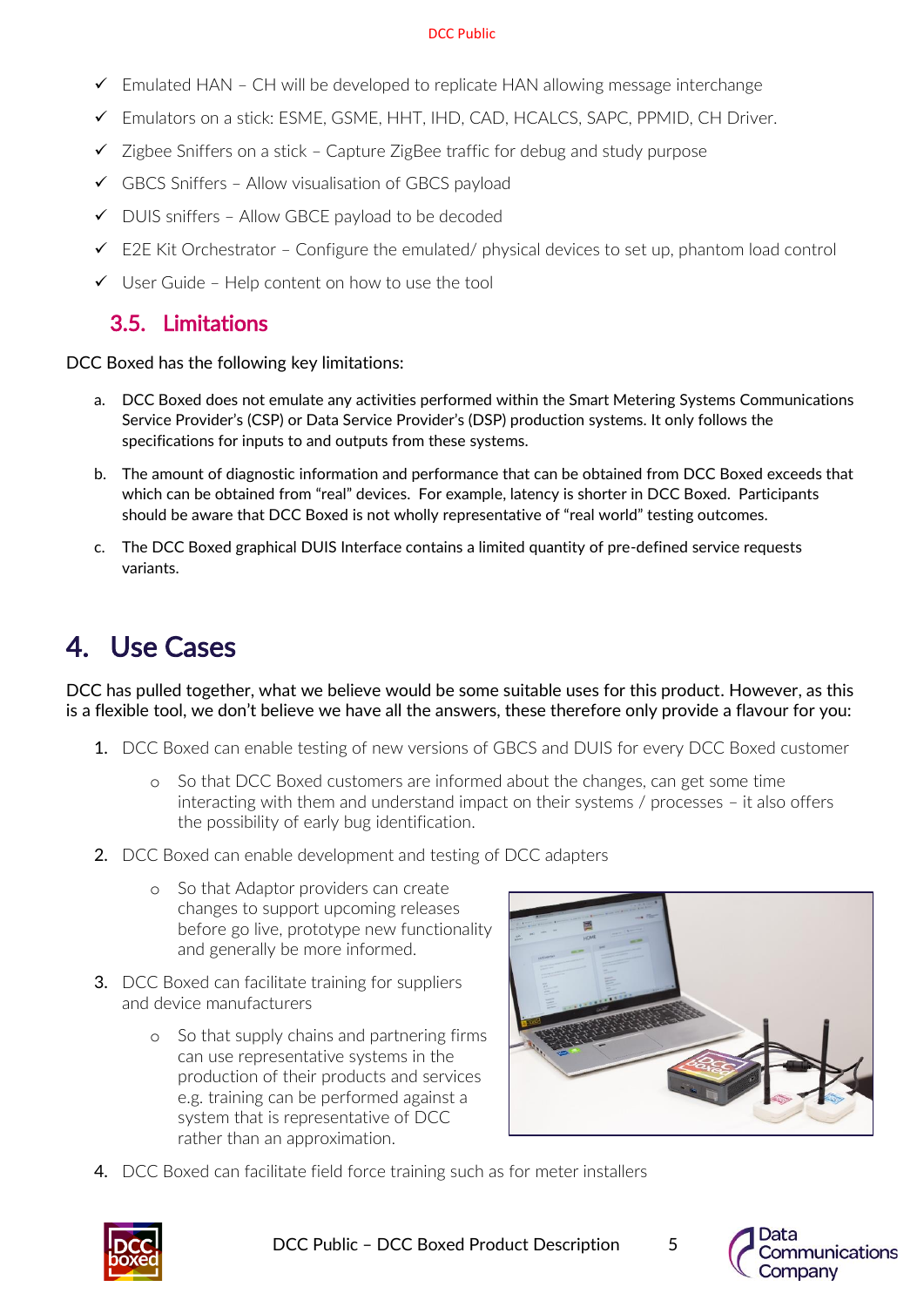#### DCC Public

- o So that installers can be more informed and effective in day-to-day roles by honing procedures and understanding the importance of sequencing in commissioning flows
- 5. DCC Boxed can enable the study and development of GBCS devices
	- o So that devices can be more efficient and smartly developed, with fewer issues and higher quality.
- 6. DCC Boxed can enable the study and development of DUIS/ MMC protocol stacks and tools with hardware in the loop
	- o So that there is a joined-up view between our user interface DUIS and devices, currently we focus on either DUIS or Device and then see the result of integration in our regulated environments, having an end to end system would help all parties understand.
- 7. DCC Boxed can enable the study and development of Zigbee SEP devices, compatible with SMIP
	- o So that devices can be more efficient and smartly developed, with fewer issues and higher quality. We will be able to see effects (in real time) of devices within the HAN e.g. message flows, issues etc.
- 8. DCC Boxed can train newcomers to the SMIP programme
	- o So that new staff can quickly be brought up to speed and understand the ecosystem
- 9. DCC Boxed can demonstrate end to end communication with the SMIP
	- o So that stakeholders understand the full ecosystem and its component parts
- 10. DCC Boxed can facilitate new devices and product testing
	- o So that new types of devices and solutions can be realised for customers
- 11. DCC Boxed can facilitate the testing of new scenarios
	- o So that more eventualities can be prepared for and managed/ mitigated in advance



- **12.** DCC Boxed can support analysis when assessing impact of changes on the end-to-end system
	- o So that when changes do occur, they are better prepared for and managed
- **13.** DCC Boxed can facilitate understanding of how the SMIP HAN works
	- o So that stakeholders are more informed and can make better decisions

# <span id="page-5-0"></span>5. Service Management

# 5.1. Ordering

<span id="page-5-1"></span>DCC Boxed, can be ordered via the DCC Website. From the website, you will be prompted to complete a form which details which components you want, as well as some details about you, in order that you are given the right service. You will also be instructed on the precise process to complete, and DCC will respond to you directly if we have any further clarifications required.

Please note that certain additional components have existing processes through which to order those products. These items will follow their existing process, already established, this includes for GFI Comms Hubs and WIRED ITCH.



DCC Public – DCC Boxed Product Description 6



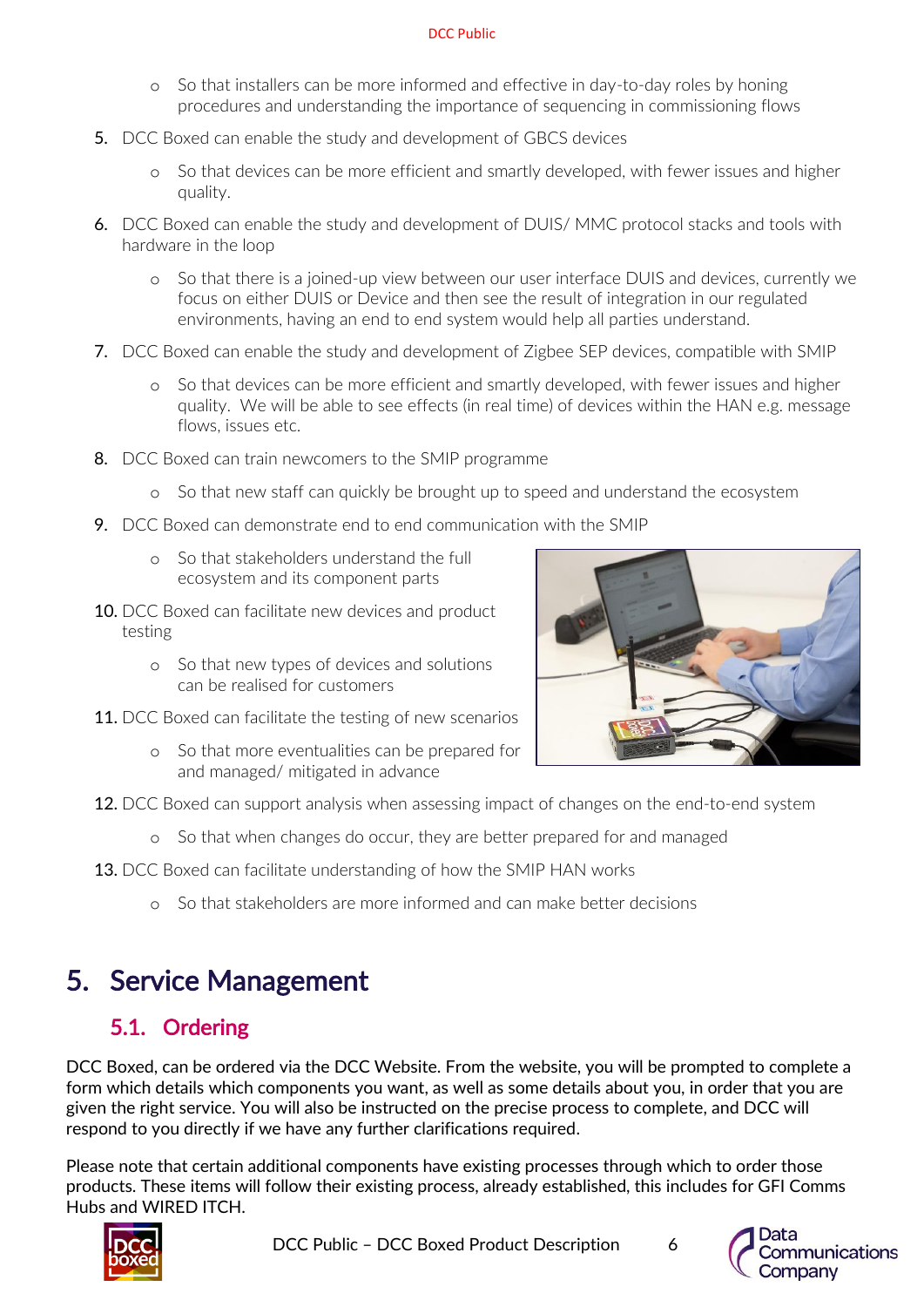# 5.2. Onboarding (Becoming a SEC Party)

<span id="page-6-0"></span>DCC Boxed is only available to SEC Parties. If you are not already a SEC party, you will need to register to become one. Similarly, if you are not already a DCC Onboarded User, you will be required to onboard so that we can correspond and resolve any issues for you (please note this is not the full DCC User onboarding process, it is simply to ensure we have some nominated contact details, in order to support any requests you may have).

To [become a SEC party](https://smartenergycodecompany.co.uk/becoming-a-sec-party/) you need to complete 3 simple steps, as outlined on the SECAS website at smartenergycodecompany.co.uk. DCC requires you to become a SEC party because DCC Boxed is provided at cost, this means it is as cheap as possible, for those who have contributed to the cost of the smart meter network.

The steps to become a SEC party as outlined on the website are as follows:

- 1. Submit an application forum to the SECAS helpdesk, including the £540 application fee
- 2. Receive accession agreement from SECCo, to be returned signed by email
- 3. Receive countersigned agreement from SECCo, as well as party signifier

DCC will check to ensure that you are a registered SEC party before we process your request to purchase a DCC Boxed unit.

# 5.3. Onboarding (to DCC)

<span id="page-6-1"></span>If you are not a DCC User, to interact with our Service Centre efficiently we will require you to provide some light touch details to us. The details we will require from you include:

- SEC Party ID
- Nominated Contact

We will collect these details, as part of your first contact with DCC, if you aren't an already registered DCC User, who we have interacted with us previously.

Please note, if you are onboarding to DCC as a testing participant, who isn't a SEC party, we may require further information from you.

### 5.4. Security

<span id="page-6-2"></span>As DCC Boxed is its own separate environment, which is not connected to the DCC Total system, there is a minimal security threat associated with this product to the smart metering network. The OS is also locked down using a Linux Server distribution installed as bootstrapper on Mini PC and hardened as per CIS benchmark level 1. DCC Boxed device cannot be used as a PC for any other PC activity and acts as a server for hosting the DCC Boxed app only.

To ensure, your product remains safe and secure, DCC does have our own security updates page, which can be accessed on [the following](http://www.smartdcc.co.uk/boxed) page: smartdcc.co.uk/DCCboxed. This page allows you to ensure each component being used has the latest updates applied, beyond those managed through the inbuilt platform manager as part of the DCC Boxed user interface.

# 5.5. User Guide

<span id="page-6-3"></span>DCC Boxed, comes with its own user guide. This user guide is built into the online interface and appears as a separate web browser. This guide talks you through some suggest first steps, as well as each component part of the product. DCC Boxed is design to be simple to use and for users to be able to selfserve themselves.



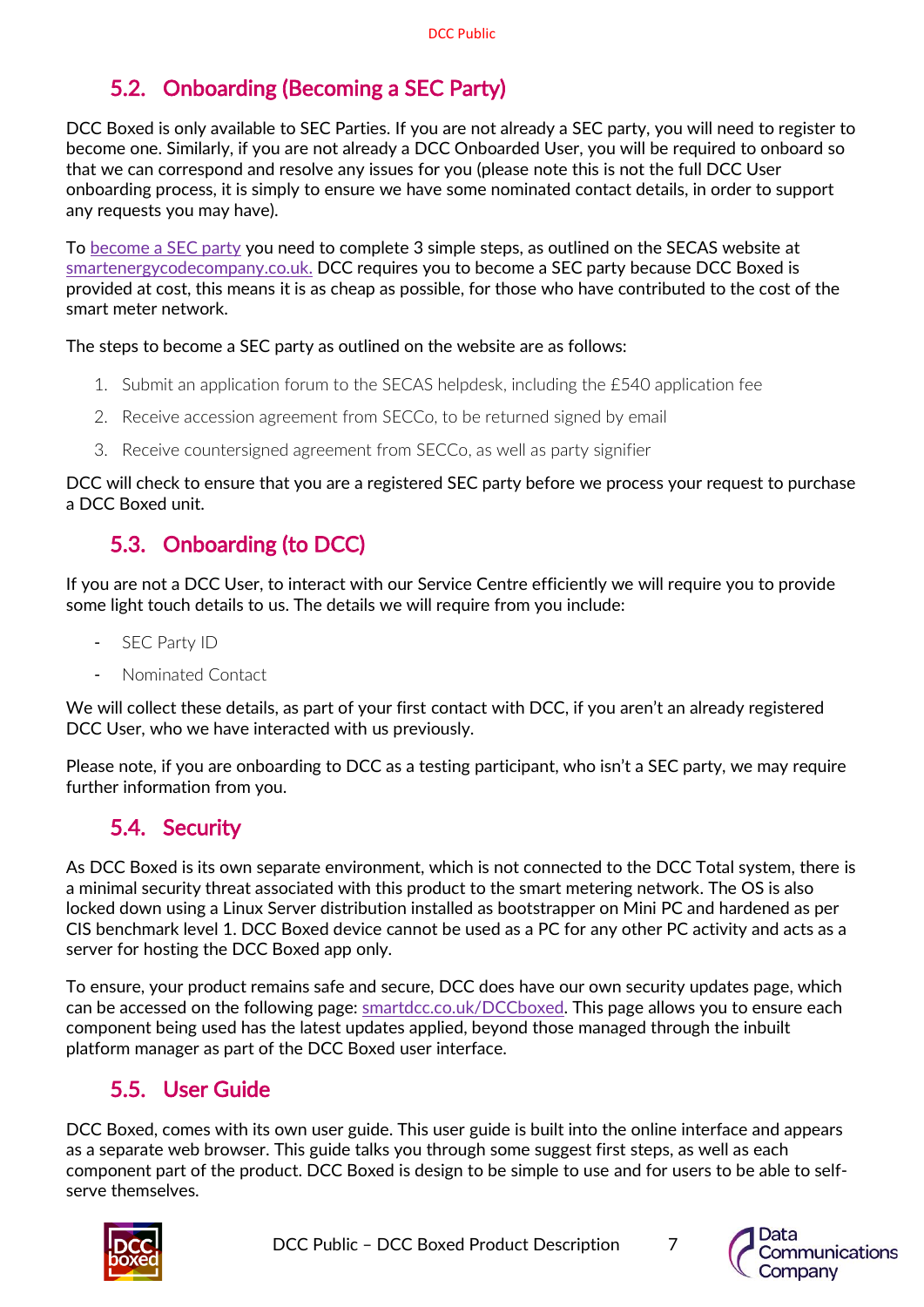# 5.6. Getting Support

<span id="page-7-0"></span>DCC Boxed has been designed to be a self-serving product. It has an intuitive interface and an inbuilt user guide, to aid the users of the product. However, DCC recognise that users may still have queries or issues that require direct support from DCC or our partners. There are mechanisms to access this support, as described below.

DCC only offers a basic level of support as standard, this is offered on a reasonable endeavour's basis. This is inclusive of the price of your DCC Boxed purchase. This basic level of services includes the following:

- $\checkmark$  Support with ordering and payment for DCC Boxed
- $\checkmark$  Support of how to download bug fixes, patches and updates
- $\checkmark$  Support with the process for product returns
- ✓ Coordination of specialist support for more in-depth technical queries during the warranty period. (for out of warranty support, see below)

If your concern falls into one of the above categories, and in particular if you have a fault with your product and require support from DCC staff, you can get in touch with us regarding your product. This is outlined in the 'Support' section of our user guide.

In the user guide section, you will be directed to get in touch with the DCC service centre. This will also outline what detail is required from you, in order that we can effectively respond to your stated issue.

# 5.7. Hardware Warranty & Returns

<span id="page-7-1"></span>During the first twelve (12) months following delivery of the DCC Boxed unit (the "Delivery Date"), the DCC will provide a hardware warranty in accordance with Schedule 2 - DCC Boxed Terms and Conditions, that covers the all following hardware components of the DCC Boxed: provides a 12-month warranty period for DCC Boxed and its associated component parts. the Mini-PC or NUC; the USB Hub; Zigbee Traffic Sniffer dongles and Zigbee-enabled Microcontrollers and Emulators. No warranty is offered on software.

Outside of the warranty period, the Participant can return the product, which will be assessed and an estimated cost to fix provided to the Participant. Repairs will only be undertaken upon receipt in writing from the Participant of approval to proceed. The DCC will use reasonable endeavours to inform the Participant if the actual cost of repair exceeds the estimate. The DCC shall not be liable for any costs associated with delays in Participant's test activities whilst repairs are undertaken.

The Participant should contact the DCC Service Centre at the above referenced email address for instructions on the returns process, both within and outside of warranty period. All out of warranty returns will be at the Participant's costs. DCC recommends that the Participant adequately insure the DCC Boxed product whilst in transit to the DCC Service Centre.